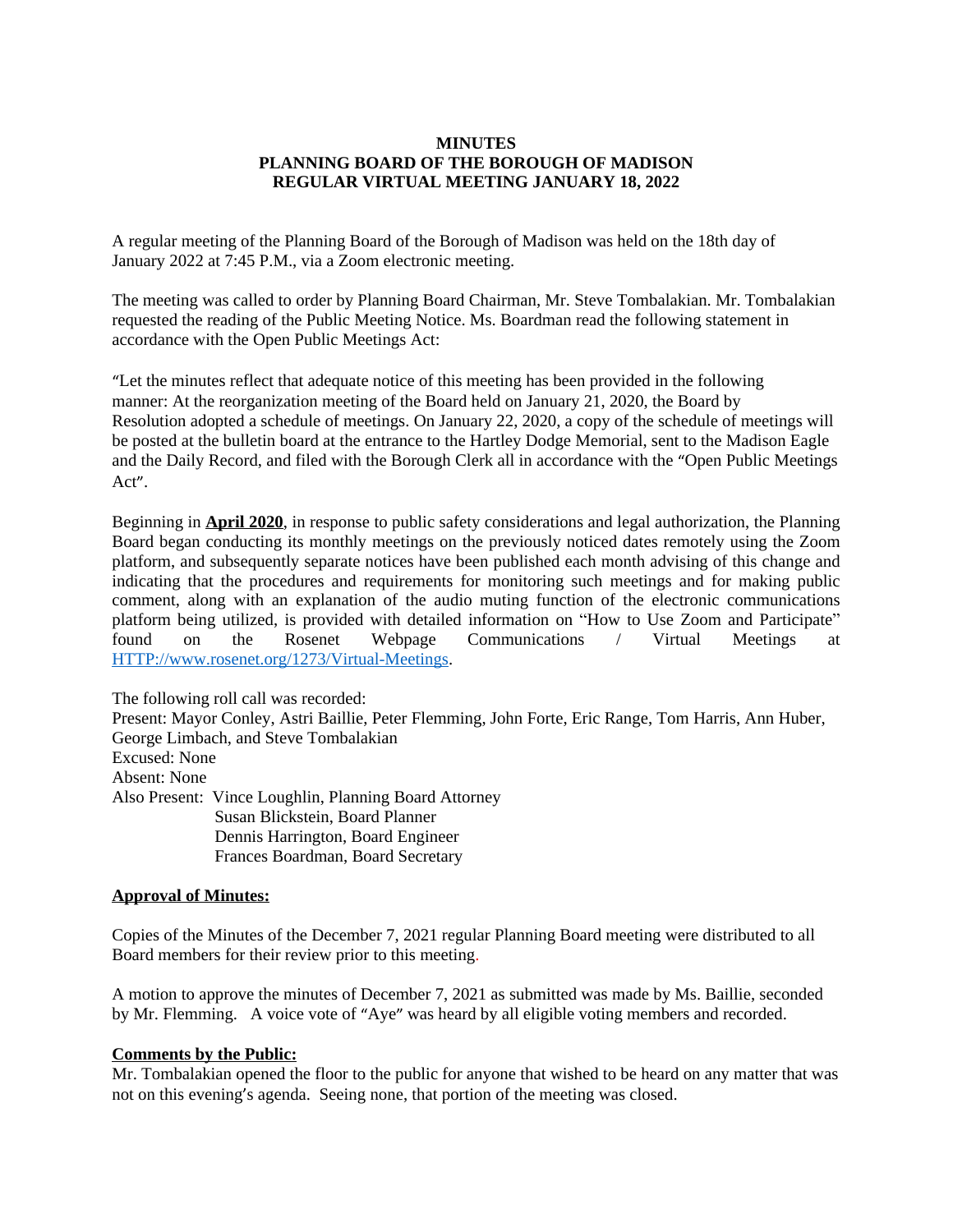### **RESOLUTIONS FOR MEMORIALIZATION** – None

**NEW BUSINESS** – None

**OLD BUSINESS** –

**CASE NO. P 21-004 Preliminary and Final Site Plan with Variances 18 Madison Ave Realty, LLC 18 Madison Avenue Block: 3001, Lot: 4**

Mr. Azzolini provided a brief opening statement. This is the third appearance before the board and all comments received from the Board and Professionals at the previous meetings were taken into consideration. The design before the Board this evening has achieved a more inviting and residential appearance. Mr. Azzolini also stated that a Tentative Agreement has been reached with the Episcopalian Church regarding an Easement Agreement. A parking agreement has been entered into with the United Methodist Church for the lease of 9 shared parking spaces.

Mr. Andrew Clarke, previously sworn began his presentation by sharing his screen and providing testimony on the changes to the site plan dated December 15, 2021. Mr. Clarke pointed out the key aspects of what was changed on the zoning chart. He stated that the impervious lot coverage is being decreased by 127 square feet bringing the total impervious coverage down to 61%. He stated that there are no proposed changes in the parking lot; however, stepping-stones will be added to connect the parking lot with the church parking lot. Grading was discussed and a crown was added in the driveway to capture the runoff from the rear. There is a drywell in the front of the building as discussed previously. Mr. Harrington suggested that an additional inlet be added to capture more runoff.

Mr. Harrington stated that extra care should be taken so that the construction does not disturb the tree root system on the neighboring property. Mr. Limbach provided his expertise on the subject. Mr. Clarke agreed to work with Mr. Harrington as well as any other Borough Professionals as the Board sees fit.

Mr. Tombalakian asked the Board and its professionals if they had any further questions for Mr. Clarke, seeing none he opened the meeting to the public for questions. There being none that portion of the meeting was closed.

Mr. Derk Garlick remaining under oath provided testimony next. He explained that he and the applicant had taken the comments from the last hearings and redesigned the architecture of the proposed building. He explained that the front façade now has a look and feel of a residential building.

The architectural elements were discussed. The design has a historic style and fits into the streetscape.

Dr. Blickstein asked about the proposed sign. Mr. Garlick stated that the plans have not been updated to reflect the signage changes but the shape and size of the signage have not changed. A separate sign application will need to be provided to the Zoning Officer.

Mr. Tombalakian asked the Board and its professionals if they had any further questions for Mr. Garlick, seeing none he opened the meeting to the public for questions. There being none that portion of the meeting was closed.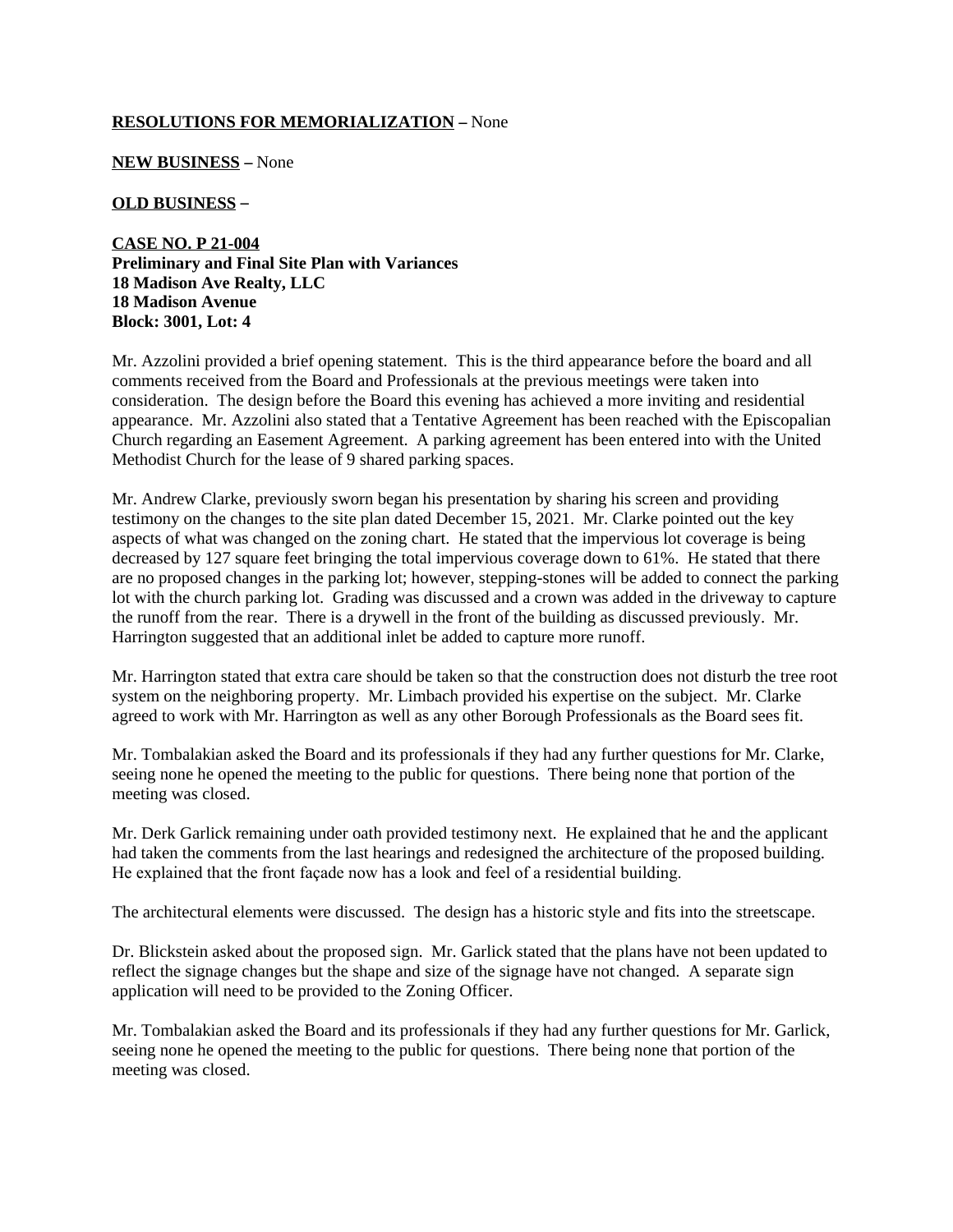Mr. John McDonough, 101 Gibraltar Drive, Morris Plains was sworn in to offer expert testimony this evening as a landscape architect and planner. Mr. McDonough was accepted as an expert witness.

Key aspects of the landscape plan, last revised 12/23/2021 were discussed at length. The landscaping will complement the building and a variety of plantings will be used in the parking lot. Mr. McDonough stated that all measures would be taken to preserve the root systems of the neighboring property trees. A total of 11 shrubs, 2 Shade trees and 311 perennials will be provided as part of this application. Mr. Limbach offered his suggestions to Mr. McDonough. These suggestions will be provided to the Board secretary and professionals.

The lighting plan was discussed, last revised 12/23/2021. Two pole mounted lights will be provided in the rear of the building. The wall mounted lights will be 3,000 Kelvan providing a warm color and adequate lighting for the property. Relief is being sought for spillage on the neighboring property which is very minimal.

Mr. Tombalakian asked the Board and its professionals if they had any questions for Mr. McDonough regarding his landscaping testimony, seeing none he opened the meeting to the public for questions. There being none that portion of the meeting was closed.

Mr. McDonough began his planning testimony. There are three "C" variance being requested with this application. Impervious lot coverage, parking and signage. These variances are minimal and can be granted without determent to the public good. This application promotes the Master Plan and is a positive aesthetic to the streetscape on Madison Avenue. There will be no impact to the neighbors and the benefits outweigh the determents. The requested design relief was discussed by Mr. McDonough and again it was stated that this application is a positive asset to the Madison Avenue corridor.

Mr. Tombalakian asked the Board and its professionals if they had any questions for Mr. McDonough regarding his planning testimony, seeing none he opened the meeting to the public for questions. There being none that portion of the meeting was closed.

Mr. Azzolini provided a closing statement.

Mr. Tombalakian opened the meeting for any comment by the public, seeing none that portion of the hearing was closed.

The Board began its deliberation. Mr. Loughlin provided a list of conditions that would be incorporated into the resolution as discussed during these hearings. Mr. Tombalakian asked for a motion to approve the application with the conditions outlined this evening, this motion was made by Mr. Flemming, seconded by Mr. Limbach.

The following roll call was recorded:

"Ayes" – Ms. Baillie, Mr. Flemming, Mr. Forte, Ms. Huber, Mr. Limbach and Mr. Tombalakian "Nays" - None